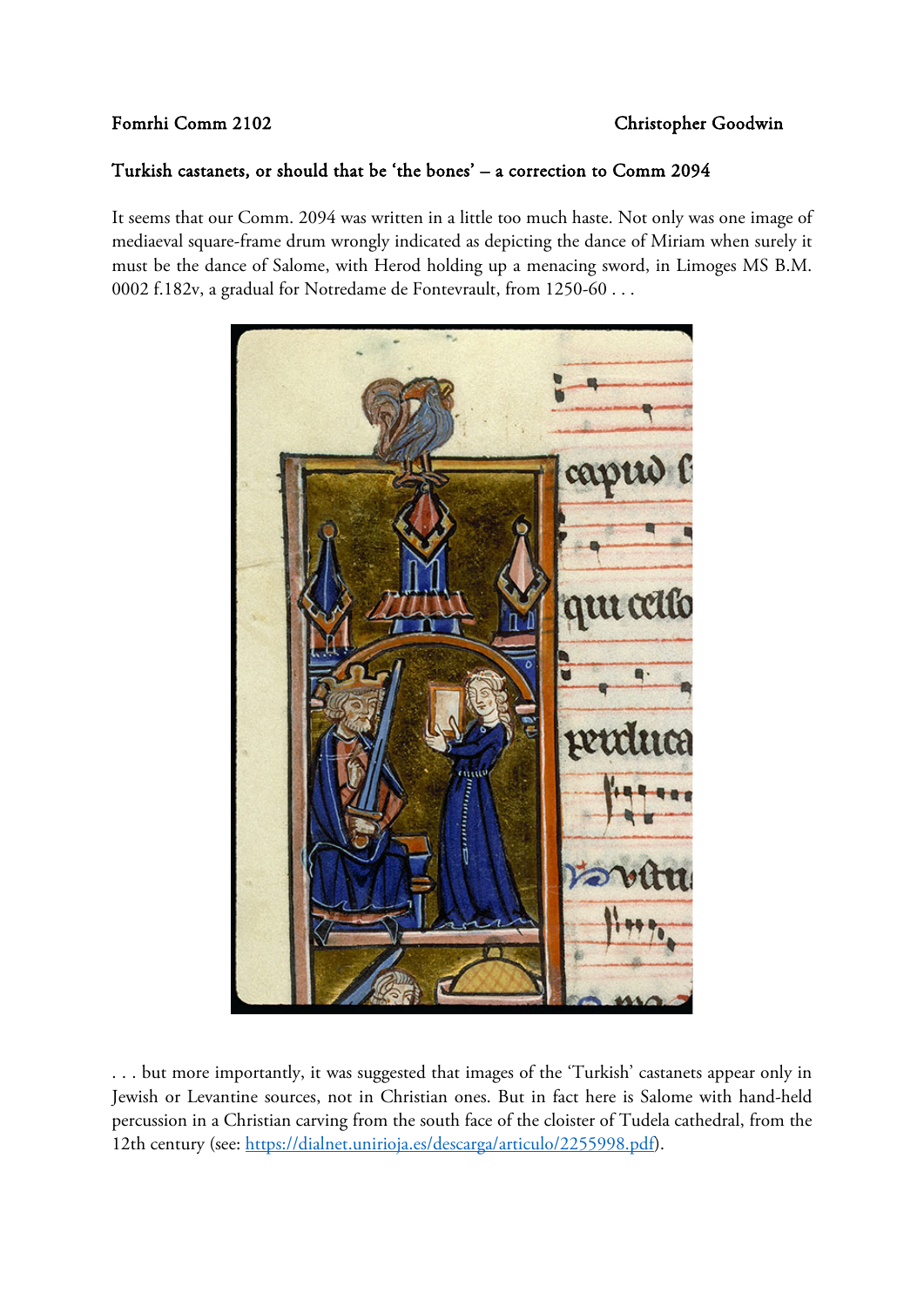

Indeed they can be seen too is a water jar by Polignotos (*c.*450–420 BC) showing the Symposium of Xenophon, now in the archaeological museum in Naples, one of many such images on wine jars and water jars. So evidently they have a long history.



This does not invalidate the point that Praetorius does not depict this instrument, nor that by the time Bonanni wrote in the 18<sup>th</sup> century it was regarded as 'Turkish', nor that it is seen in later Turkish sources.